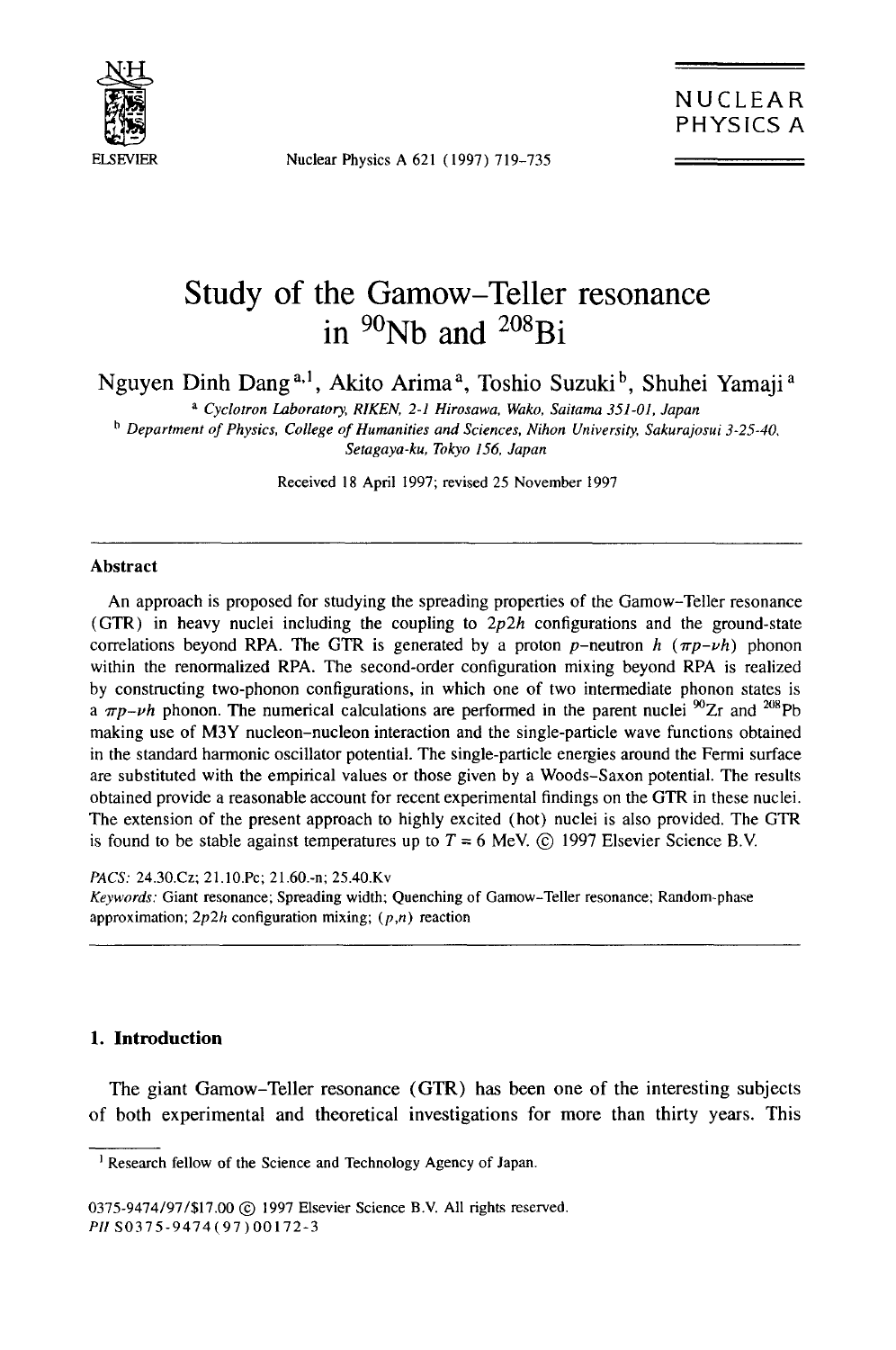collective spin-isospin excitation was predicted in 1963 [ 1] to explain the hindrance of allowed unfavored  $\beta$  decays. Its first experimental observation has been reported in 1975 in the <sup>90</sup>Zr(p,n) reaction [2], which has been a powerful tool in the study of the GTR in heavy nuclei at intermediate energies.

A measure of the total observed transition strength for the GTR is provided by the model-independent Ikeda sum rule  $[1]$ :  $S_{\beta}$  –  $S_{\beta}$  = 3(N – Z). As the inverse  $\beta$ -decay  $\sigma\tau_+$  is strongly hindered because of the Pauli principle,  $3(N - Z)$  should be nearly exhausted by the transition strength summed over all GT states in the daughter ( $Z +$  $1, N - 1$ ) nucleus. However, until very recently (see below) experimental systematics over a wide range of the periodic table found only around 60% of the sum rule value on the average. This so-called *quenching* of the GTR is still an unresolved problem requiring further efforts in both theoretical and experimental studies.

Already in the early 1970s Wilkinson [3] urged nuclear physicists to look at the super-allowed  $\beta$ -decay rates of light nuclei with a valence nucleon or hole outside an *LS* doubly closed shell. It turns out that some of them, such as  ${}^{39}Ca \rightarrow {}^{39}K$  and <sup>41</sup>Sc  $\rightarrow$  <sup>41</sup>Ca, have been observed to be very much hindered down to 66% or 74% of their single-particle values [4]. If they are squared, they amount only to 44% or 54% of their single-particle transition probabilities. In order to explain these quenchings, the importance of  $2p1h$  configuration mixing has been pointed out [5]. However, after the quenching of the GTR was confirmed, another mechanism was proposed. This is the  $\Delta(1232)$  isobar-hole admixtures in the nuclear wave function [6]. Theoretical studies have shown that this effect seems to be small in light and medium nuclei [7,8] or can be only of the order of  $10~20\%$  in heavy nuclei [9]. Instead of  $2p1h$  admixtures the  $2p2h$ -configuration mixing must be taken into account. If this mechanism plays an important role, the missing GT strength should be spread over the physical background below and beyond the GTR [9,10].

The first perturbative calculation of the mixing of GT strength with *2p2h* configurations at high excitation energies in  $90Zr$  has been performed by Bertsch and Hamamoto [ 11] who found that roughly 50% of the GT strength is shifted into the region of 10-45 MeV. The M3Y interaction including a tensor part was used in this calculation. Since the tensor force is of the longest range in the momentum space it may couple the *lplh* states to very high-lying *2p2h* states, causing a more fragmentation of the strength toward higher excitation energies. The authors of Ref. [8] found that the effects of mixing of highly excited configurations through a tensor force is essential to explain the large reduction of the GT-type  $\beta$ -decay matrix element in light nuclei. For medium and heavy nuclei this has been confirmed by the calculations in  ${}^{40}Ca$ ,  ${}^{90}Zr$ , and <sup>208</sup>Pb by Drozdz et al. [12] within the projected second RPA (SRPA). These calculations used a two-body interaction derived from a G-matrix with the HM3A version of the Bonn potential. The results show that the GTR in these nuclei has a long tail, which extends up to excitation energies of more than 50 MeV. Recently Udagawa et al. applied a continuum TDA approach including an empirical width of GTR via the imaginary part of the optical potential  $[13]$ . The results of their calculations in <sup>208</sup>Pb turned out to be close to those of Drozdz et al. [12].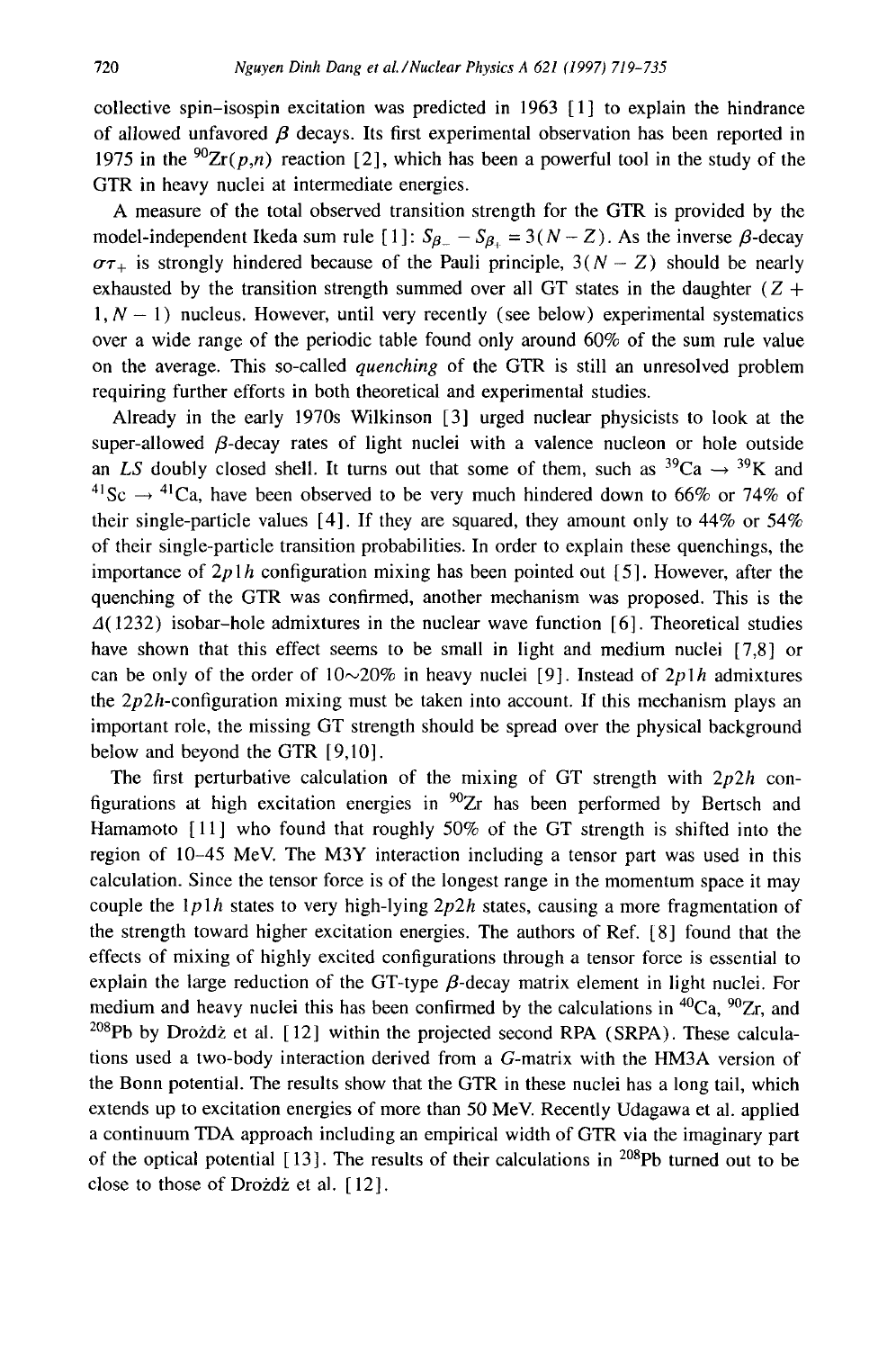Meanwhile the fragmentation of the GTR in heavy nuclei has also been calculated by Kuzmin and Soloviev [ 14] within the framework of the quasiparticle-phonon model (QPM) [15]. In the QPM one first solves the RPA to determine the collective *ph*  (phonon) excitations. The  $2p2h$  configuration mixing is realized via coupling to twophonon states. This two-step procedure, which reduces largely the dimension of matrices under consideration, is one of advantages of this approach as compared to the SRPA [ 12]. The results of the calculations within the QPM, using the single-particle energies from the Woods-Saxon potential and the separable force as residual interaction, showed, however, that the GTR spreads only up to the excitation energies of around 30 MeV.

Co16 et al. calculated spreading of GTR within the framework of a continuum TDA + Hartree-Fock formalism with several types of Skyrme interaction [ 16]. In their calculations the  $1p_1h-2p_2h$  configuration mixing was simulated by coupling TDA states to low-lying collective vibration modes. The calculated energy for the main peak of the GTR is higher than the experimental value by about  $2 \sim 4$  MeV depending on the version of Skyrme interaction. The strength distribution was shown only in the localization of GTR within the interval around (18~24) MeV, where the strength amounts to  $61~68\%$ of the Ikeda sum rule. Both strength functions in Refs. [ 14,16] correspond to a width of GTR smaller by  $18 \sim 20\%$  as compared to the experimental value. In addition the results in Ref. [ 16] were found to be quite sensitive to the type of Skyrme interaction in use. Even though all theoretical models recover the Ikeda sum rule in the energy interval below  $50~60$  MeV, the amount of strength in the GTR region as well as the shape of the strength function itself vary noticeably depending on models.

Recently high-resolution measurements for the proton decay from GTR in the <sup>208</sup>Pb(<sup>3</sup>He,t)<sup>208</sup>Bi reaction at  $E^{3}$ He) = 450 MeV [17] and for the differential crosssections for the  $90Zr(p,n)90Nb$  reaction at 295 MeV [18] were carried out at the Research Center for Nuclear Physics (RCNP) in Osaka. In particular, the authors of Ref. [18] were able to extract, for the first time, the  $L = 0$  cross section in the continuum. It results in a long tail of GTR extending up to around 60 MeV, recovering the missing part of the GTR strength. These data also show clearly that the contribution from isobar-hole admixtures is less than 6% of the GTR sum rule.

These new experimental results [ 17,18] have motivated the present work. We are going to try here an approach to the damping of GTR based on the coupling of the GTR excitations in the RPA to *2p2h* configurations via two-phonon states. Even though the way of constructing the *2p2h* configuration mixing is similar to the one within the QPM [15], the essential difference is in the use of a two-body residual interaction in the form of the M3Y effective nucleon-nucleon force in our approach instead of a separable one. Another improvement is that the effects of ground-state correlations beyond RPA and of the two-phonon backward processes are also included in our calculations. In contrast to the approach in Ref. [16], we shall couple  $\pi p$ -*vh* configurations also to high-lying *2p2h* (two-phonon) states. Finally our formalism allows us to extend the numerical calculations to non-zero temperature case.

The formalism of our approach is discussed in Section 2. The RPA-like equation for *ph* (phonon) excitations including the ground-state correlations beyond the usual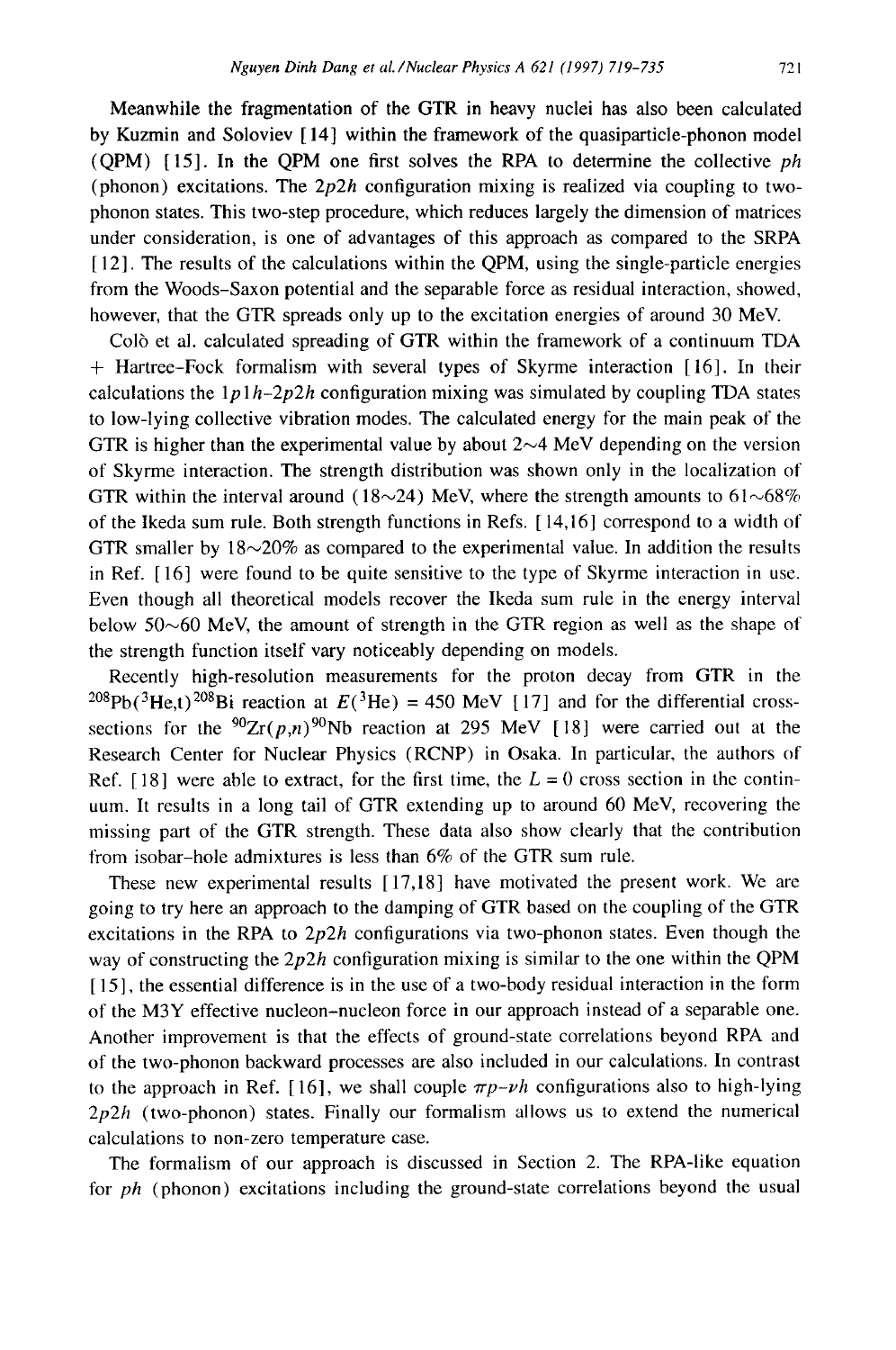RPA is outlined in Section 2.1. The formalism for calculating the spreading of the GTR strength function after coupling  $\pi p - \nu h$  phonon states to two-phonon ones is presented in Section 2.2. The details and results of numerical calculations for the GTR in  $\frac{90}{100}$  and  $^{208}$ Bi are discussed in Section 3, where the comparison to the recent experimental data and the data given by the models in Refs.  $[12-14,16]$  is made. The paper is summarized in the last section.

# **2. Formalism**

## *2.1. Ground-state correlations beyond RPA*

The usual RPA violates the Pauli principle by treating  $ph$  creation  $B_{ph}^{\dagger}$  and annihilation  $B<sub>ph</sub>$  operators as ideal bosons. As a consequence RPA breaks down at a certain value of the interaction strength, where it yields imaginary values. A simple approach to correct for this deficiency has been proposed by Hara [19]. This induced the ground-state correlations beyond the RPA, which can be taken into account by solving a non-linear RPA-like equation. Recently an improvement of this method has been proposed in Ref. [21], where a higher accuracy in expansion series was achieved and realistic selfconsistent calculations with Skyrme interaction were performed for the first time for lowest quadrupole and octupole states in heavy nuclei. In the present paper we would like to include this effect in the calculations of the GTR. As the detail of this method has been already discussed in Ref. [21], we outline it here only in brief.

The *pp* and *hh* pair operators can be expressed in terms of *ph* pair ones  $(B_{ph}^{\dagger} \equiv a_{p}^{\dagger} a_{h})$ using the mapping procedure as in Ref. [20]:

$$
B_{pp'}^{\dagger} \rightarrow \sum_{h} B_{ph}^{\dagger} B_{p'h}, \qquad B_{hh'}^{\dagger} \rightarrow \delta_{hh'} - \sum_{p} B_{ph'}^{\dagger} B_{ph}. \qquad (2.1)
$$

The many-body Hamiltonian is then approximated in terms of only *ph* pair operators  $B_{ph}^{\dagger}$  and  $B_{ph}$  as

$$
H = H_0 + H_V, \tag{2.2}
$$

where  $H_0$  is diagonalized in RPA, while  $H_V$  is responsible for the configuration mixing beyond RPA. The *renormalized* phonon operator, generating the collective *ph* excitation is introduced in RPA as:

$$
Q_{\nu}^{\dagger} = \sum_{ph} D_{ph}^{-1/2} [X_{ph}^{\nu} B_{ph}^{\dagger} - Y_{ph}^{\nu} B_{ph}].
$$
 (2.3)

The presence of the renormalization factor  $(D_{ph})^{-1/2}$   $(n_h > n_p)$  in Eq. (2.3) preserves the boson nature of  $Q_{\nu}^{\dagger}$  and  $Q_{\nu}$  within the approximation

$$
\langle 0 | [B_{ph}, B_{p'h'}^{\dagger}] | 0 \rangle = \langle 0 | B_{hh}^{\dagger} | 0 \rangle - \langle 0 | B_{pp}^{\dagger} | 0 \rangle \equiv \delta_{pp'} \delta_{hh'} D_{ph}, \qquad (2.4)
$$

in such a way that the amplitudes  $X_{ph}^{\nu}$  and  $Y_{ph}^{\nu}$  still satisfy the RPA normalization and closure relations. The factor  $D_{ph}$  characterizes the correlations beyond those, which are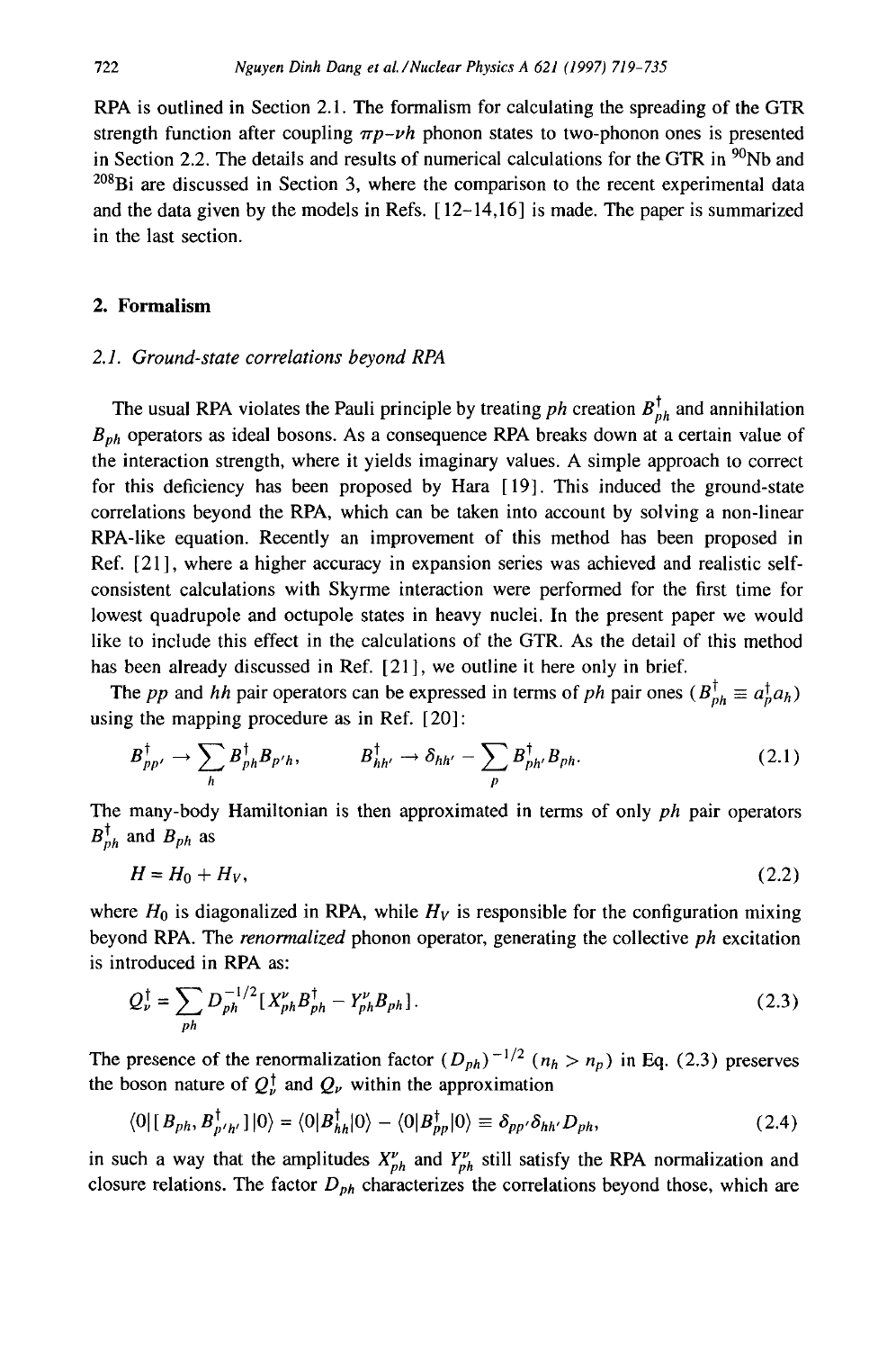already included in the RPA ground state  $|0\rangle$ . These ground-state correlations beyond RPA restore (up to second order in *ph* operators) the Pauli principle, which is violated when using  $B_{ph}^{\dagger}$  and  $B_{ph}$  as ideal bosons. The expression for  $D_{ph}$  has been derived in Ref. [21] more generally than the one in Ref. [19]. It can be extended further here to non-zero temperature T by replacing the average over the ground state  $\langle 0| \dots |0 \rangle$  (at  $T = 0$ ) with the one over the thermal equilibrium ensemble  $(T \neq 0)$ :

$$
\langle |\ldots| \rangle = \frac{\text{Tr}[\ldots \exp^{-H_0/T}]}{\text{Tr} \exp^{-H_0/T}}.
$$
 (2.5)

The final expression has the form

$$
D_{ph} = 1 - \sum_{p' \nu} D_{p'h} [(1 + N_{\nu}) (Y_{p'h}^{\nu})^2 + N_{\nu} (X_{p'h}^{\nu})^2]
$$
  
- 
$$
\sum_{h' \nu} D_{ph'} [(1 + N_{\nu}) (Y_{ph'}^{\nu})^2 + N_{\nu} (X_{ph'}^{\nu})^2].
$$
 (2.6)

The *phonon number*  $N_{\nu}$  in Eq. (2.6) arises from the approximation

$$
\langle |Q_{\nu}^{\dagger}Q_{\nu'}| \rangle \approx \delta_{\nu\nu'}\langle |Q_{\nu}^{\dagger}Q_{\nu}| \rangle \equiv \delta_{\nu\nu'}N_{\nu}.
$$
\n(2.7)

Eqs.  $(2.6)$  and  $(2.7)$  can be used to unify the quantal correlations in the ground state and the thermal fluctuations at non-zero temperature if we describe the phonon number  $N_{\nu}$  by the Bose-Einstein statistics at  $T \neq 0$  as

$$
N_{\nu} = (e^{\omega_{\nu}/T} - 1)^{-1},\tag{2.8}
$$

with  $\omega_{\nu}$  being the energy of one-phonon excitation. At  $T = 0$  the phonon number  $N_{\nu}$ vanishes and one recovers the equation for  $D_{ph}$  in Ref. [21]. The case with  $D_{ph} = 1$ means no ground-state correlations beyond RPA.

The *RPA-like equation* (renormalized by the factor  $D_{ph}$ ) has the same form as the conventional one with the two-body interaction multiplied by  $(D_{ph}D_{p'h'})^{1/2}$  (see Refs. [ 19,21] ). Because of Eq. (2.6) it becomes a non-linear equation with respect to the amplitude  $Y$  and must be solved self-consistently together with Eq. (2.6). Its solution defines the energy  $\omega_{\nu}$  and the amplitudes X and Y of the *ph* excitation generated by the phonon operator in Eq. (2.3).

Specifying in Eq. (2.3) the  $p_{\pi}$  indices denoting proton particles and  $h_{\nu}$  – neutron holes, we can define the charge-exchange  $\pi p$ -vh phonon (creation) operator  $\mathcal{Q}_{\alpha}^{\dagger}$  as

$$
\mathcal{Q}_{\mu}^{\dagger} = \sum_{p_{\pi}h_{\nu}} D_{p_{\pi}h_{\nu}}^{-1/2} \left[ X_{p_{\pi}h_{\nu}}^{\mu} B_{p_{\pi}h_{\nu}}^{\dagger} - Y_{p_{\pi}h_{\nu}}^{\mu} B_{p_{\pi}h_{\nu}} \right].
$$
 (2.9)

The GT excitations are generated by acting operator  $\mathcal{Q}_{\mu}^{\dagger}$  on the ground state  $|0\rangle$  of the even-even parent nucleus. The renormalized RPA-like equation for the charge-exchange excitations, generated by phonon operator  $\pi p - \nu h Q^{\dagger}_{\alpha}$  in Eq. (2.9), has the same form as the one for *ph* phonon excitations. Therefore we omit writing down it here.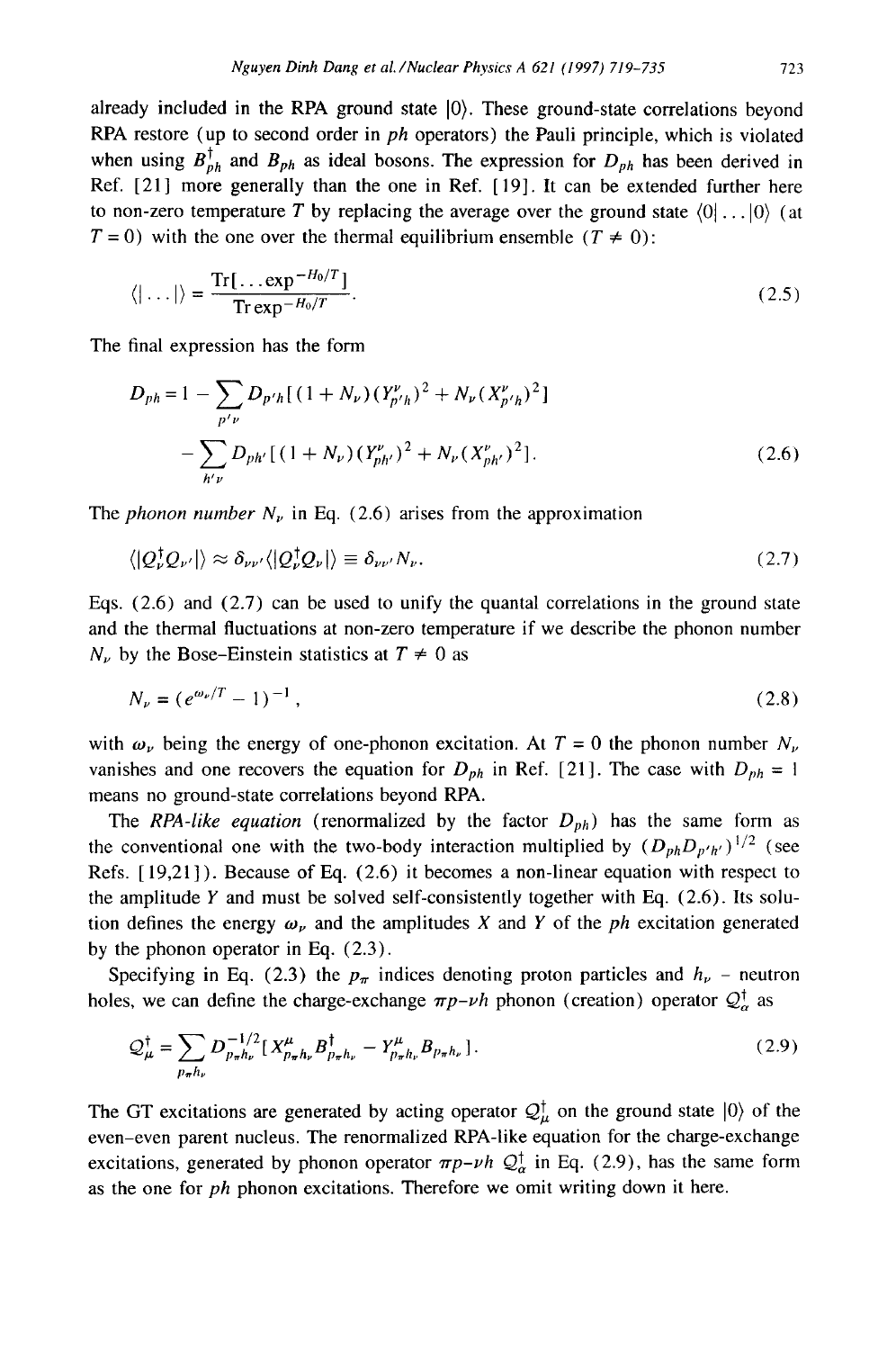#### *2.2. Spreading of GTR due to mixing with two-phonon configurations*

The coupling of the charge-exchange  $\pi p - \nu h$  phonon excitations, generated by operator  $Q^{\dagger}$  in Eq. (2.9), to the ones caused by phonon  $\{Q^{\dagger}, Q\}$  operators in Eq. (2.3), is the second-order configuration mixing, which leads to the spreading (fragmentation) of the GTR in RPA. Our study later on will concern only the average quantities such as strength function, the energies, spreading properties. Hence we will work with the expectation values  $(0|...|0)$  (at  $T = 0$ ) or  $\langle |...|\rangle$   $(T \neq 0)$  rather than with wave functions. This makes straightforward the extension of our formalism to non-zero temperature, where a pure ground state cannot be defined. In this general case the two-time Green function method [22,23] turns out to be a powerful tool in studying the damping of collective motion. This method has been applied within the QPM in calculating the  $E\lambda$  (natural parity) transitions including giant resonances at zero as well as nonzero temperature [24]. The fragmentation of GTR in the present paper can be studied considering the following two-time Green functions, which describe

*(1) the propagation of the ph phonon:* 

$$
G_{\alpha;\alpha'}^{-,+}(t-t') = \langle \langle Q_{\alpha}(t); Q_{\alpha'}^{\dagger}(t') \rangle \rangle, \tag{2.10}
$$

*(2) the propagation of charge-exchange*  $\pi p$ -*vh phonon:* 

$$
\mathcal{G}_{\alpha;\alpha'}^{-,+}(t-t') = \langle \langle \mathcal{Q}_{\alpha}(t); \mathcal{Q}_{\alpha'}^{\dagger}(t') \rangle \rangle, \tag{2.11}
$$

*(3) the mixing with two-phonon configurations:* 

$$
\mathcal{G}_{\beta\gamma;\alpha'}^{--,+}(t-t') = \langle \langle \mathcal{Q}_{\beta}(t)\mathcal{Q}_{\gamma}(t); \mathcal{Q}_{\alpha'}^{\dagger}(t') \rangle \rangle, \tag{2.12}
$$

and their backward processes described by  $\mathcal{G}^{+,+}_{\alpha;\alpha'}(t-t') \equiv \langle \langle \mathcal{Q}^{\dagger}(t); \mathcal{Q}^{\dagger}(t') \rangle \rangle$  and  $G_{\beta y;\alpha'}^{++,+}(t-t') \equiv \langle \langle Q^{\dagger}_{\gamma}(t)Q^{\dagger}_{\beta}(t);Q^{\dagger}_{\alpha'}(t') \rangle \rangle$ . In Eqs. (2.10)-(2.12) the standard notation for the two-time Green function from Refs. [22,23] is used. We notice that in the 2p2h configuration mixing described by Green function  $G_{\beta y;\alpha'}^{--,+}(t - t')$  in Eq. (2.12), the two-phonon configuration is constructed by one charge-exchange phonon  $\mathcal{Q}^{\dagger}$  and one *ph* phonon  $Q^{\dagger}$ . The physical processes included in our approach can be depicted diagrammatically in Fig. 1.

The set of equations for the Green functions in Eqs.  $(2.10)-(2.12)$  and their backward processes is derived following the standard procedure in Ref. [23]. As the structure of *ph* and charge-exchange phonons is known after solving the renormalized RPA-like equations in the previous section, the Hamiltonian in Eq. (2.2) can be expressed in terms of phonon operators  $\{Q^{\dagger}, Q\}$  and  $\{Q^{\dagger}, Q\}$ . This makes the procedure of deriving the equation for Green functions straightforward. It results in a hierarchy of equations including higher-order Green functions as well. In order to close the set up to the functions defined above we use Eq. (2.7) to decouple, e.g.

$$
\langle \langle Q_{\mu}^{\dagger} Q_{\mu'} Q_{\nu}; Q_{\nu'}^{\dagger} \rangle \rangle = N_{\mu} (\delta_{\mu \mu'} \langle \langle Q_{\nu}; Q_{\nu'}^{\dagger} \rangle \rangle + \delta_{\mu \nu} \langle \langle Q_{\mu'}; Q_{\nu'}^{\dagger} \rangle \rangle ). \tag{2.13}
$$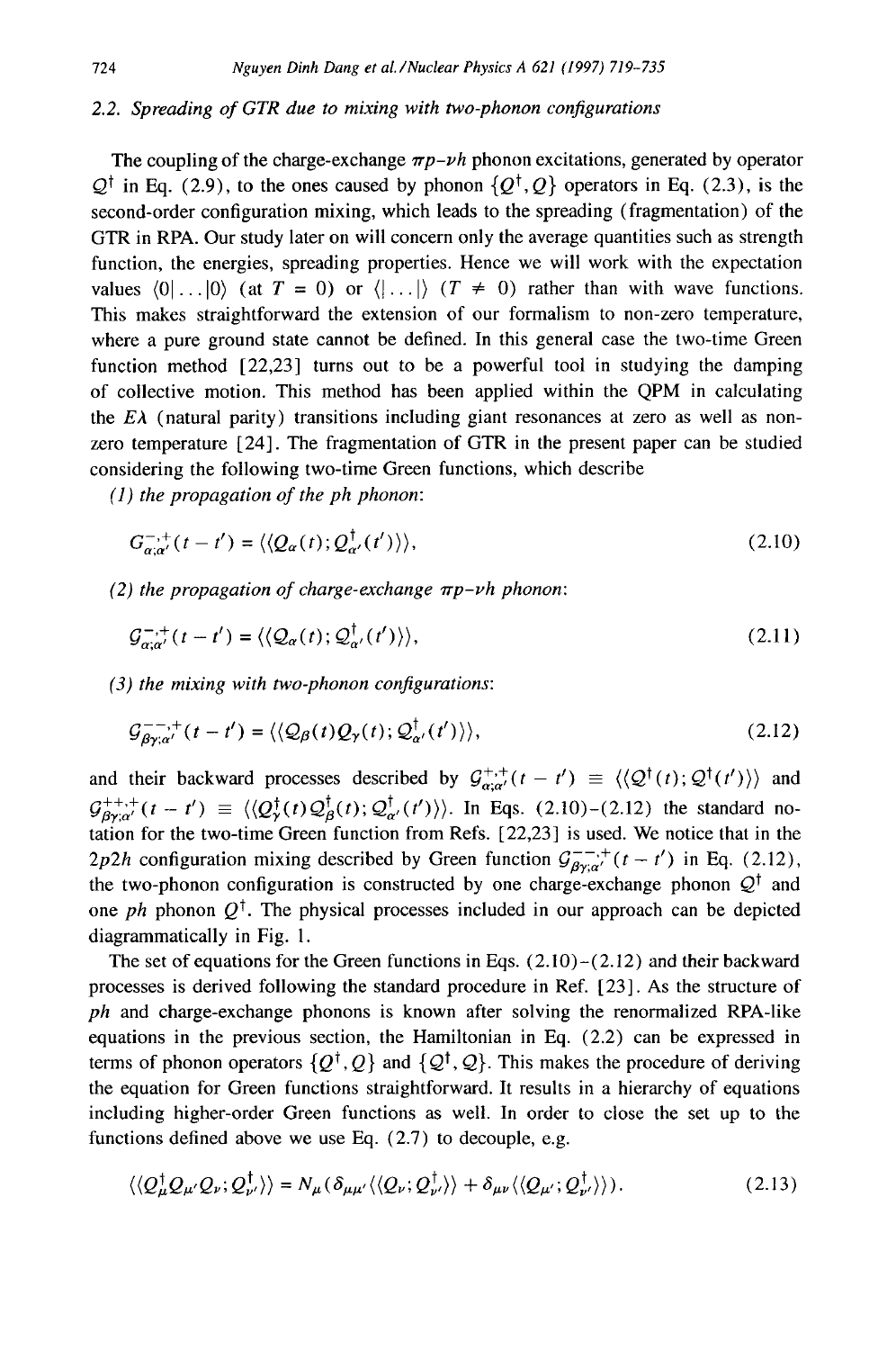

Fig. 1. Graphs summarized in the present approach. A vertical dashed line terminated by two open circles denotes the two-body interaction renormalized by the ground-state correlations beyond RPA.

As  $N_{\mu}$  vanishes at zero temperature, this decoupling means that, in the study of GTR built on top of the ground state, we neglect all mixing to configurations higher than twophonon ones. On the other hand it secures coupling to all possible *2p2h* configurations.

The closed set of equations then undergoes the standard Fourier transformation to come to a complete set of equations for the Fourier images of the Green functions in Eqs. (2.10)-(2.12) and their backward process in the energy space  $\eta$ . Eliminating functions  $G^{-,-,+}(\eta)$  and  $G^{++,+}(\eta)$  by expressing them in terms of the functions  $G^{-,+}(\eta)$ and  $G^{+,+}(\eta)$ , we finally obtain the set of the equations for the one-phonon propagators alone. This final set of equations for the propagation of  $p_{\pi}-h_{\nu}$ , phonon with energy  $\eta$ can be presented in a matrix form as

$$
\begin{pmatrix} A & B \\ -B' & -A' \end{pmatrix} = \eta \begin{pmatrix} \mathcal{G}^{-,+}(\eta) \\ \mathcal{G}^{+,+}(\eta) \end{pmatrix}.
$$
 (2.14)

This looks formally like the SRPA equation [12] except that matrices  $A$ ,  $B$ ,  $A'$  and  $\mathcal{B}'$  contain now the self-energy parts, which are functions of two-body matrix elements, the X and Y amplitudes, the *ph* and charge-exchange phonon energies  $\omega_{\gamma}$  and  $\overline{\omega}_{\beta}$ , positive poles  $\overline{\omega}_B + \omega_\gamma$  (two-phonon forward processes), negative poles  $-(\overline{\omega}_B + \omega_\gamma)$ (two-phonon backward processes), and also the factor  $(1 + \overline{N}_{\beta} + N_{\gamma})$  coming from the decoupling in Eq. (2.13). The matrix elements of  $A$ ,  $A'$ ,  $B$ , and  $B'$  are summarized in Appendix A.

The excitation energy  $\eta$  in the parent nucleus is defined as the solution of a determinant equation, whose matrix form is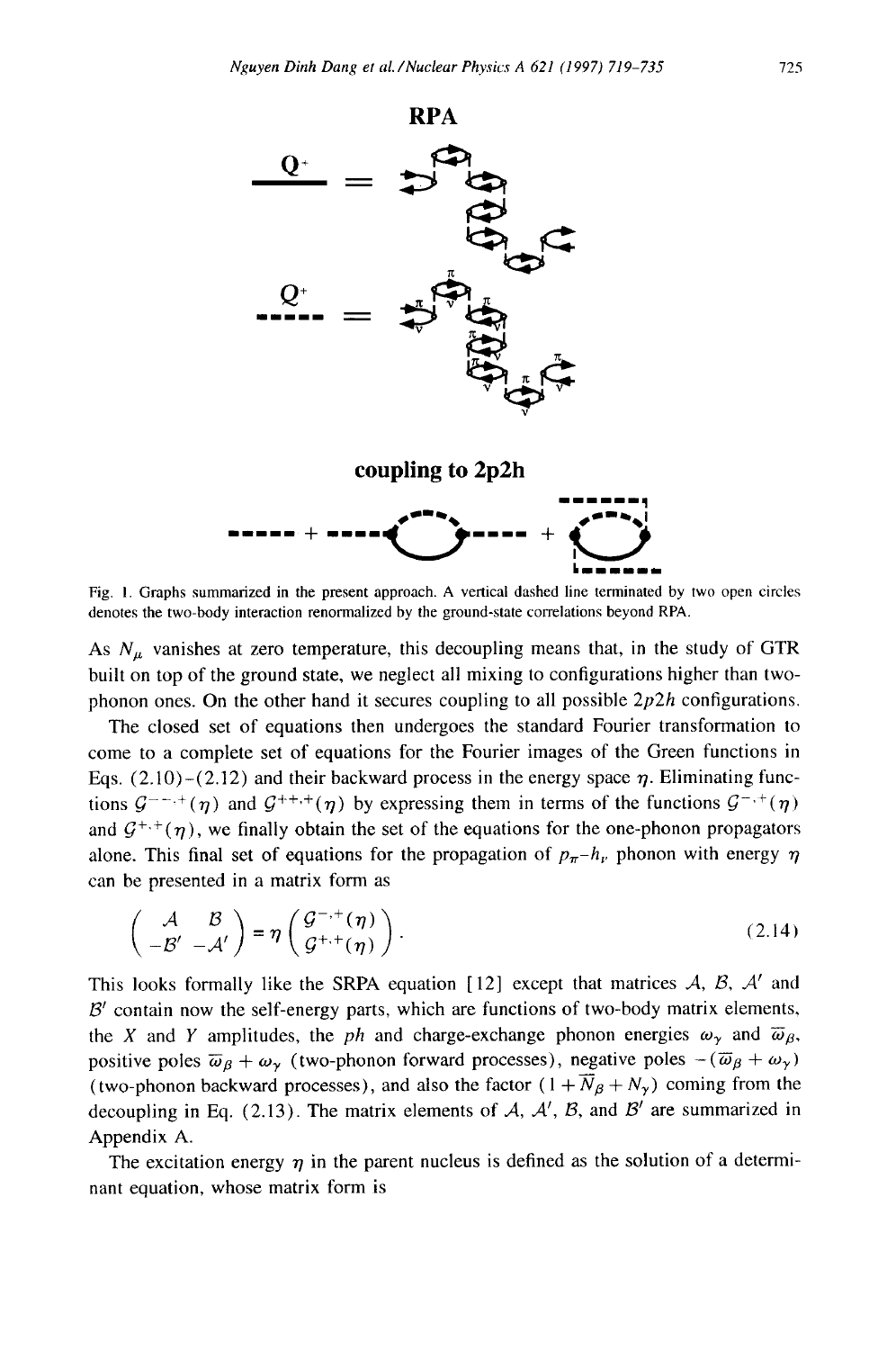726 *Nguyen Dinh Dang et al./Nuclear Physics A 621 (1997) 719-735* 

$$
\det ||\boldsymbol{\Pi}(\boldsymbol{\eta})|| \equiv \det ||(\mathcal{A} - \boldsymbol{\eta}\boldsymbol{\hat{\delta}}) - \mathcal{B}(\mathcal{A}' + \boldsymbol{\eta}\boldsymbol{\hat{\delta}})^{-1}\mathcal{B}'|| = 0. \tag{2.15}
$$

The response is calculated by inverting the matrix  $H(\eta)$ . The strength function is proportional to the imaginary part of the response at complex energy with the factor  $-1/\pi$ . A technique has been developed in Ref. [15] for calculating the strength function, using the matrix inversion by Cramer's rule without finding the solutions of Eq. (2.15). This yields the strength function in the form

$$
S(\eta) = \frac{1}{\pi} \mathrm{Im} \left\{ \sum_{ii'} \frac{(-1)^{i+i'} \mathcal{M}_{ii'}(\eta + i\Delta) \Phi_i \Phi_{i'}}{\det ||\mathbf{\Pi}(\eta + i\Delta)||} \right\},
$$
(2.16)

where  $\mathcal{M}_{ii'}$  is the minor of the determinant det  $||\mathbf{\Pi}(\eta + i\Delta)||$  and  $\Phi_i$  is the matrix element of the *GT* transition from the ground state to the one generated by charge-exchange phonons. The finite  $\Delta$  plays the role of a smearing parameter in calculating the strength function. It can also account for coupling of *2p2h* states to even more complicated configurations. In realistic calculations, to avoid spurious results,  $\Delta$  is usually chosen to be sufficiently small such as the lowest moments of the strength function are insensitive to its actual value [12]. The overall procedure in the present formalism makes it physically equivalent to the extended RPA (ERPA) developed by Takayanagi et al. in Ref. [25], which is a generalization of the projected SRPA in Ref. [ 12]. In both our approach and ERPA the two-phonon (or  $2p2h$ ) configurations are projected onto the one-phonon  $(1p1h)$  space including second-order correlation effects such as twophonon backward processes. The calculations in both approaches can be carried out by coupling to many two-phonon  $(2p2h)$  configurations including those in the region of high-excitation energy. The ERPA was applied so far only to the calculations of M1 transitions [26] and the Coulomb sum rule in  ${}^{40}Ca$  [27]. On the other hand, the twostep procedure in our approach, which uses the *ph* and charge-exchange phonons of the renormalized RPA to form the *2p2h* configurations, makes the numerical calculations more feasible for heavy nuclei.

The kth moment, the energy centroid  $\overline{E}$ , the EWSR and the spreading width  $\Gamma^{\downarrow}$  of the resonance distribution are calculated from the strength function  $S(\eta)$  as

(a) the kth moment

$$
m_k = \int_{E_1}^{E_2} S(\eta) \eta^k d\eta,
$$
\n(2.17)

(b) the energy centroid  $\overline{E}$  and the EWSR:

$$
\overline{E} = \frac{m_1}{m_0}, \qquad \text{EWSR} = m_1,\tag{2.18}
$$

(c) the spreading width  $\Gamma^{\downarrow}$ :

$$
\Gamma^{1} = \sqrt{\frac{m_2}{m_0} - (\overline{E})^2}.
$$
\n(2.19)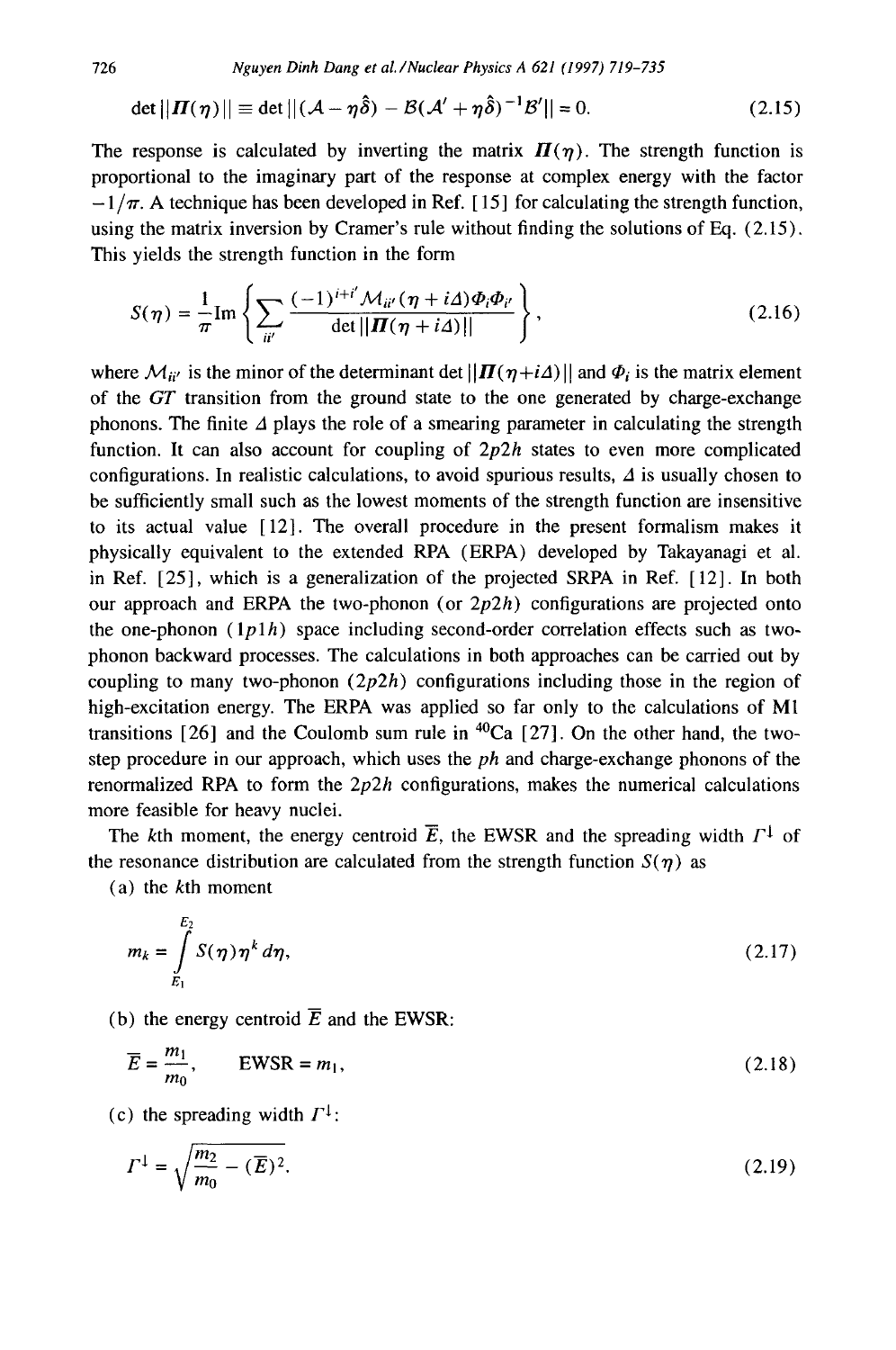Table 1

Average quantities extracted from the strength distribution of GTR in  $\mathfrak{R}_{\text{N}}$  The amounts of strength summed up in three energy intervals (i) below (<  $E<sub>z</sub>$ ), (ii) between ( $E<sub>z</sub>$ ,  $E<sub>z</sub>$ ) and (iii) above (>  $E<sub>z</sub>$ ) the GTR location are denoted as  $S_{\leq}$ ,  $S_{\text{GTR}}$ , and  $S_{\geq}$ , respectively. The percentage of strength with respect to the Ikeda sum rule is given in parentheses. The centroid energy  $\overline{E}$  and spreading width  $\Gamma^{\downarrow}$  are calculated in the interval  $(E<sub>5</sub>, E<sub>5</sub>)$  with  $E<sub>6</sub> = 12$  MeV,  $E<sub>5</sub> = 22$  MeV. (A); results including two-phonon backward processes; (B): results neglecting these backward processes

|                       |          |                | $\overline{E}$ (MeV) $\Gamma^{\downarrow}$ (MeV) | $S_{\leq}$                        | $S_{\rm GTR}$                    | $S_{\geq}$                       |
|-----------------------|----------|----------------|--------------------------------------------------|-----------------------------------|----------------------------------|----------------------------------|
| a) $\Delta = 1$ MeV A |          | 16.81          | 2.41                                             | 2.75(9.17%)                       | 19.06(63.53%)                    | $9.00(30\%)$                     |
|                       | B        | 16.81          | 2.41                                             | $2.68(8.93\%)$                    | $19.08(63.60\%)$                 | 8.997 (29.99%)                   |
| b) $\Delta = 2$ MeV   | - A<br>R | 16.86<br>16.86 | 2.52<br>2.52                                     | $3.63(12.1\%)$<br>$3.58(11.93\%)$ | 16.45(54.83%)<br>$16.47(54.9\%)$ | 10.01(33.37%)<br>$9.99(33.30\%)$ |

## **3. Results**

We have calculated the  $\beta_-$ -strength distribution in <sup>90</sup>Nb and <sup>208</sup>Bi by coupling  $p_{\pi} - h_{\nu}$ phonon excitations to natural parity  $E\lambda^{\pi}$  (for <sup>208</sup>Bi) and unnatural parity  $M\lambda^{\pi}$  phonon excitations (for <sup>90</sup>Nb) with  $\lambda = 1 \sim 5$ . All the one-phonon states with energy below 40 MeV and two-phonon states with energy up to 60 MeV are included. The calculations in <sup>208</sup>Bi use the single-particle energies defined in the standard oscillator potential. The levels around the Fermi surface are replaced, however, with the empirical values. For the calculations in <sup>90</sup>Nb the information about the empirical single particle levels is not complete, so the single-particle spectrum defined from a Woods-Saxon potential [28] is used around the Fermi surface. We adopt the M3Y nucleon-nucleon force as effective interaction, whose parameters are given in Refs. [ 11,26]. The matrix elements of M3Y interaction and RPA were calculated using some subroutines from the program code of Ref. [26].

The effects of ground-state correlations beyond RPA are found to be negligible in both nuclei (the factor  $D_{ph}$  is very close to 1). The calculated GTR strength functions for  $90$ Nb and  $208$ Bi are shown in Figs. 2 and 3, respectively. The results were obtained with  $\Delta = 1$  MeV, but our check has shown that the value of lowest moments of the strength function is rather stable against varying  $\Delta$  from 0.1 MeV up to 2 MeV (see Table 1). The calculated strength function in  $90Nb$  agrees better with the experimental one up to 40 MeV (Fig. 2a) as compared to the results in Ref. [ 12] (dotted curve). At higher excitation energy the calculated results underpredict the experimental tail [ 18]. Despite the overall reasonable agreement with the data in Fig. 2a, some discrepancy still remains between the theoretical curve and the experimental histogram. This is not surprising as our formalism includes only the coupling to *2p2h* configurations. Recent works on the GTR in medium mass nuclei (e.g. 54Fe and 56Fe) have shown that a full *pf* shell calculation is important in order to reproduce the quenching factor of the Gamow-Teller strength [29]. The calculations with the quasiparticle RPA including *2p2h* configuration mixing in the ground state by Auerbach et al. [30] also concluded that higher-order correlations may significantly enlarge the quenching factor. In the present calculations it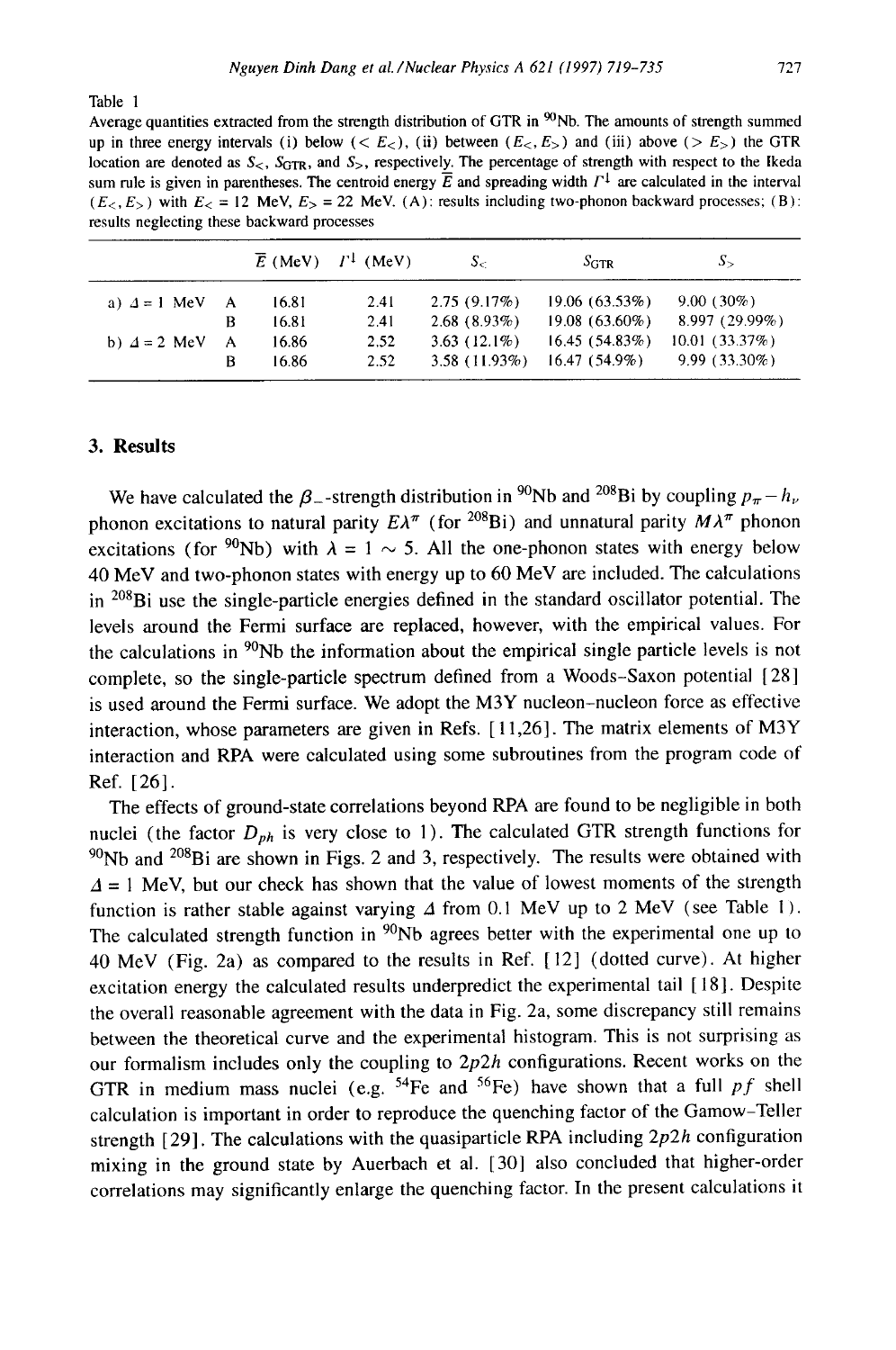

Fig. 2. Strength function of GTR in  $^{90}$ Nb. Energies are measured with respect to the ground state of  $^{90}Zr$ . The experimental strength distribution from Ref. [ 18] is shown by the histogram. Impulses show the RPA results. Dotted curves refer to the results of Ref. [ 12] while solid curves represent our results. Results obtained with  $\Delta = 1$  MeV are shown in (a), while (b) corresponds to those obtained with  $\Delta = 2$  MeV.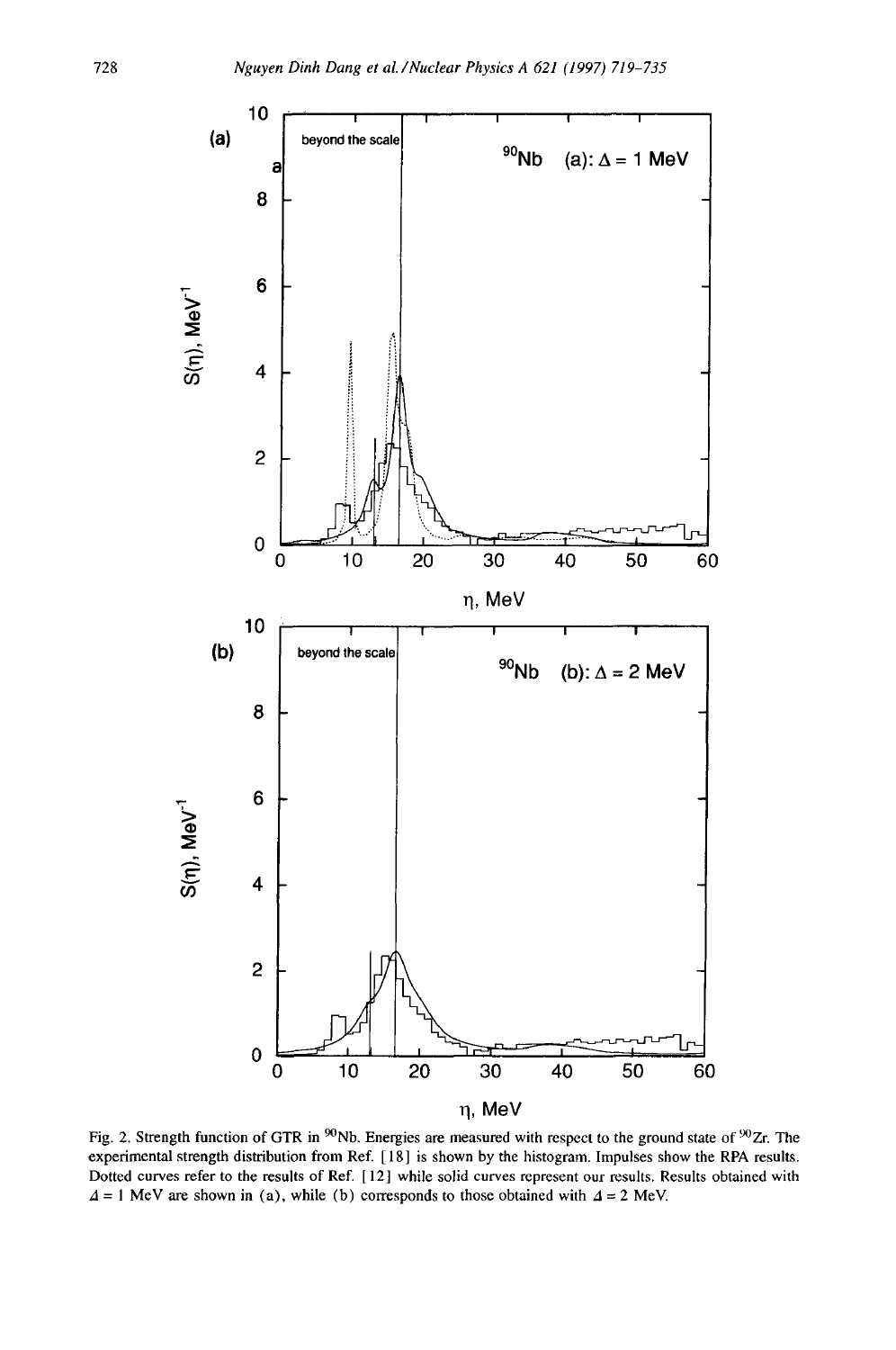

Fig. 3. Strength function of GTR in <sup>208</sup>Bi. Energies are measured with respect to the ground state of <sup>208</sup>Pb. Impulses show the RPA results. The dotted curve refers to the results of Ref. [12] while solid curves represent our results ( $\Delta = 1$  MeV).

is worth noticing that the experimental strength function in Ref. [ 18 ] can be reproduced quite well by doubling the smearing parameter  $\Delta$  to 2 MeV. This may serve as a good evidence on the importance of mixing with configurations more complicated than *2p2h*  in  $90Nb$  (Fig. 2b). We also coupled the charge-exchange phonons, which generate the Gamow-Teller transitions in <sup>90</sup>Nb within the renormalized RPA, to the *ph* phonon states of natural parity. The change is found to be negligible as compared to the case with coupling to *ph* phonon states of unnatural parity. Concerning the experimental strength function for the GTR in  $^{208}$ Bi, it is not available at present. Wakasa et al. [18] have performed the extensive measurement of the differential cross sections at angles  $\theta_{lab}$ between  $0^{\circ}$  and  $15^{\circ}$  with about 1.2° steps and of the polarization transfer  $D_{NN}$  at angles  $\theta_{\rm lab} = 0^{\circ}$ , 4°, 7°, and 10° for the <sup>208</sup>Pb( $p, n$ ) reaction at  $T_p = 295$  MeV. They found that the polarization transfer  $D_{NN}$  is very sensitive to the multipolarities  $J^{\pi}$ . This made the multipole analysis much more complicate as one has to perform it not only with differential cross sections but also with polarization transfer observables at finite angles.

The main peak of the GTR strength function in <sup>209</sup>Bi (Fig. 3) is located at 16.6 MeV compared to the experimental value 19.2 MeV [ 17]. The oscillator levels far above the Fermi surface is obviously the reason for this deviation. As a matter of fact an energy of GTR closer to the experimental value was achieved by reducing the standard oscillator strength by  $4\sim 5\%$ . By doing so, we also improves the similarity between our results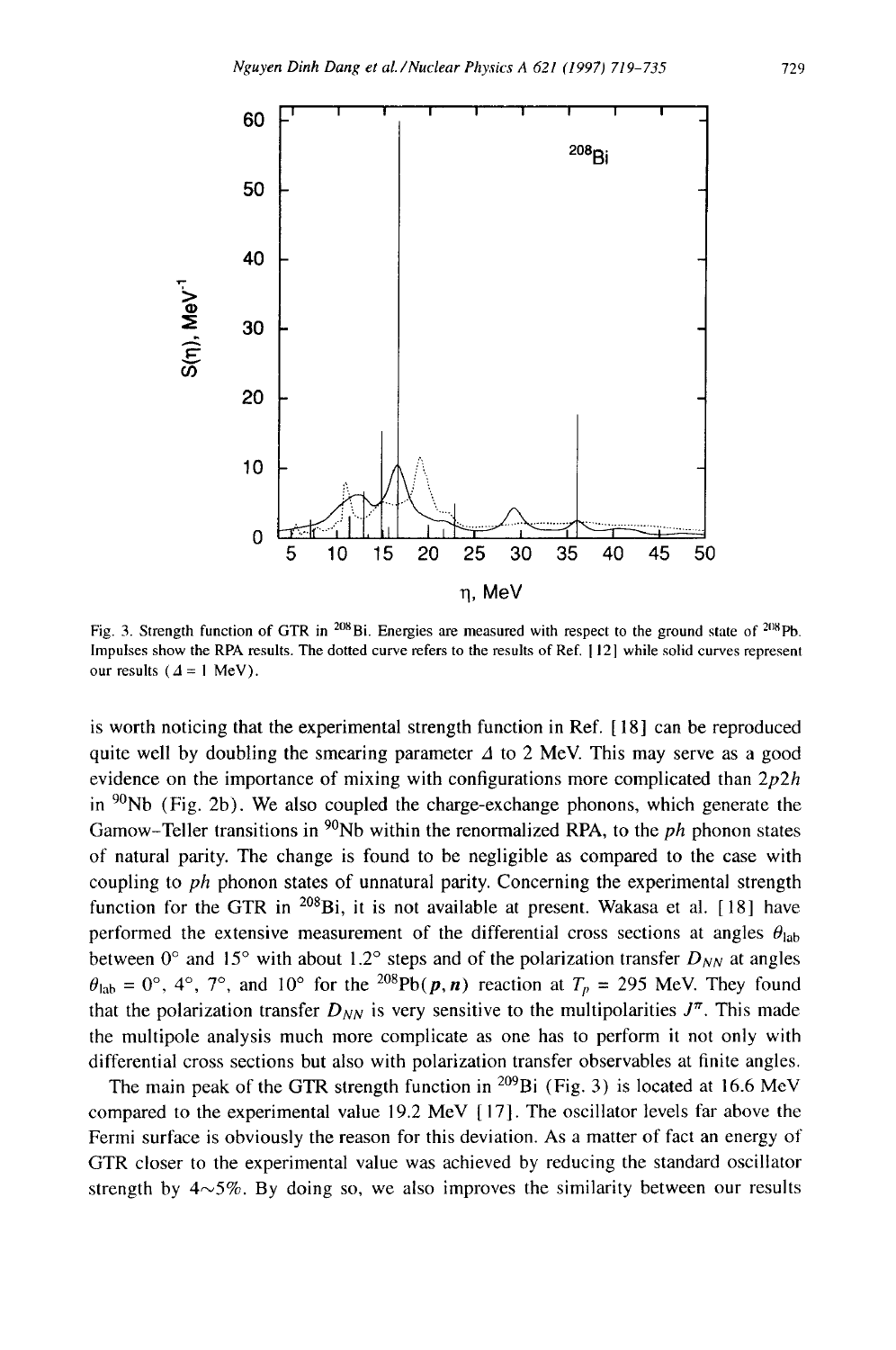| Table |  |
|-------|--|

|   | $E$ (MeV) | $\Gamma^{\downarrow}$ (MeV) | S-             | $S_{\rm GTR}$ | $\mathcal{S}_{\geq}$ |
|---|-----------|-----------------------------|----------------|---------------|----------------------|
| А | 15.43     | 3.87                        | 9.62(7.3%)     | 75.32 (57.1%) | 50.26 $(38.1\%)$     |
| в | 15.28     | 3.85                        | $10.73(8.1\%)$ | 63.97(48.5%)  | $62.14$ $(47.1\%)$   |

Average quantities extracted from the strength distribution of GTR in <sup>208</sup>Bi. Notation is the same as in Table 1 with  $E_ < = 8$  MeV,  $E_ > = 25$  MeV

and the ones of Refs. [ 12,13]. However, we would like to keep the standard parameters of the potential and effective interaction unchanged throughout all calculations. The coupling to *2p2h* states spreads the GTR up to around 60 MeV. The sum rule has been examined in three energy intervals: i) below the GTR location, ii) in the GTR location and iii) above it. The results are summarized in Tables 1 and 2, where the calculated values of the spreading width  $\Gamma^{\downarrow}$  and the energy centroid  $\overline{E}$  of the GTR in the resonance location are also shown. In the GTR region in  $^{208}$ Bi (Table 2) the integrated strength amounts to 57% of the Ikeda sum rule compared to  $60\pm15\%$  found in experiments [17]. The tail in the energy region above the GTR amounts to 38% of the Ikeda sum rule, while there is 7.3% of the sum rule distributed in the lower-energy region (i). The spreading width  $\Gamma^{\downarrow}$  is 3.87 MeV compared to the experimental value 3.72 MeV. For  $^{90}$ Nb (Table 1) we found around 30% of the Ikeda sum rule in the region of excitation energies higher than 22 MeV compared to around 40% extracted for the first time in experiments [ 18]. We argue that the nature of the continuum in this energy region still remains an open question, requiring further measurements. The spreading width and the energy centroid of the GTR in <sup>90</sup>Nb are  $\Gamma^{\downarrow} \simeq 2.4$  MeV and  $\overline{E} \simeq 16.8$  MeV, respectively. The experimental values for these quantities are not available upon the writing of the present paper. The calculated total  $\beta_-$  strength of GTR up to more than 60 MeV amounts to around 103% of the Ikeda sum rule in both nuclei. This is in agreement with the empirical observation on the contribution of the  $\beta_+$  transitions of around 1.7  $\pm$  0.2% of the GTR sum rule. Inclusion of two-phonon backward processes made the GTR more collective in the resonance region. These effects are better seen in  $^{208}$ Bi (see Table 2). Further study with different choices of the residual interaction is highly desirable to see whether these effects interfere constructively or destructively with the damping of GTR. A test by switching off the tensor part of the M3Y interaction confirms that the tensor part is responsible for pushing the GTR distribution up to higher energy with a long high-lying tail [8,12]. Our calculations and those in Refs. [11,12] show that the use of a non-separable interaction including the tensor force in calculating the  $1p1h-2p2h$ configuration mixing is decisive in achieving an adequate GTR strength distribution up to excitation energies of 60 MeV. For a comparison, we refer to Refs. [ 14,16] (Fig. 4). The authors of Ref. [ 14] adopted a separable force whose parameters were adjusted from nucleus to nucleus to reproduce the lowest and resonance energies found in experiments. The GTR strength below 30 MeV in their calculations already exhausts the Ikeda sum rule (dotted curves in Fig. 4). The GTR in  $^{208}$ Bi calculated in Ref. [16] is concentrated in a narrow region around ( $18{\sim}24$  MeV). The energy of the main peak of the GTR is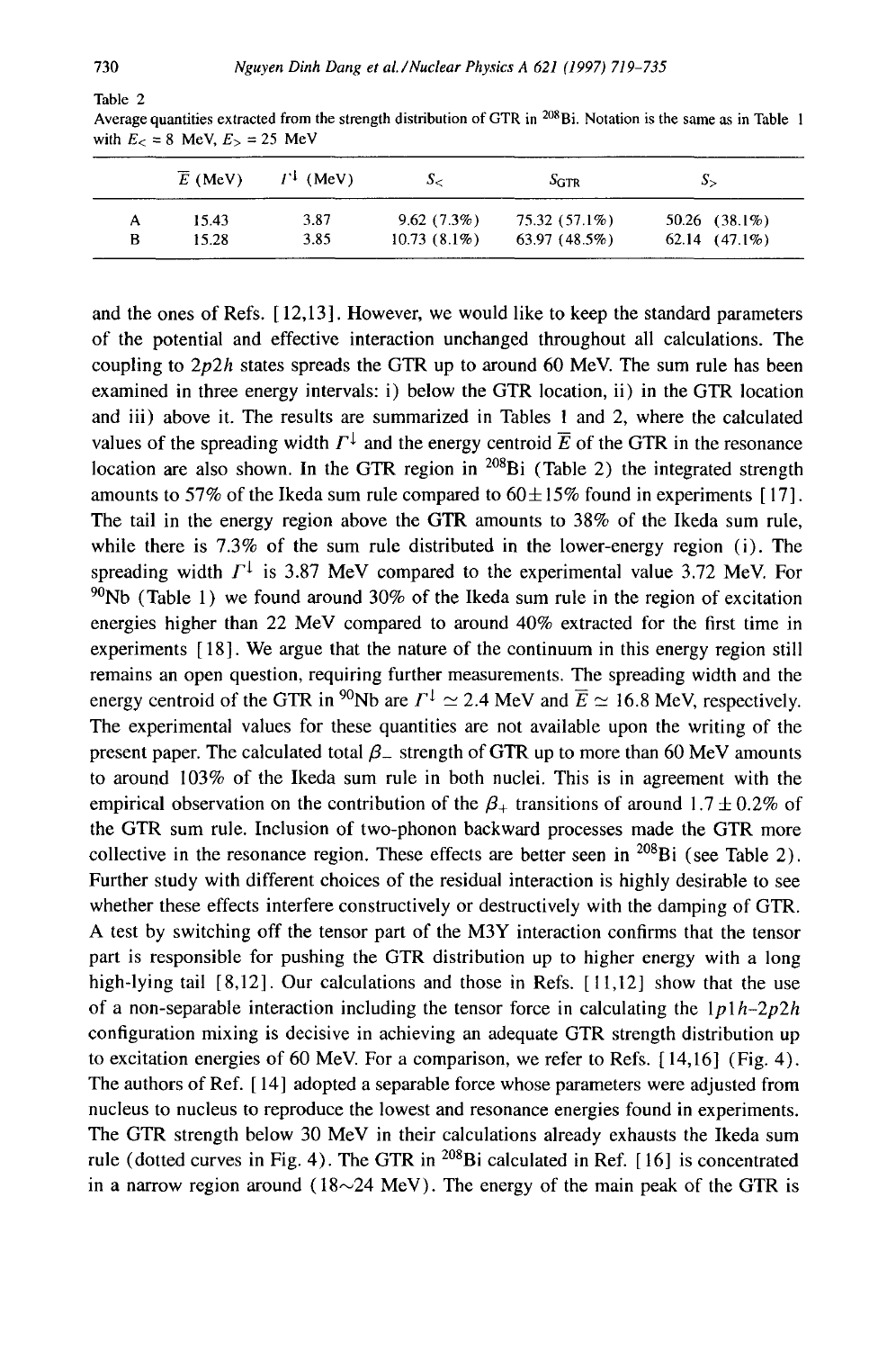

Fig. 4. Strength function of GTR in <sup>90</sup>Nb (a) and <sup>208</sup>Bi (b) (solid curve) in comparison with Refs. [14] (dotted curve) and 1161 (dashed curve).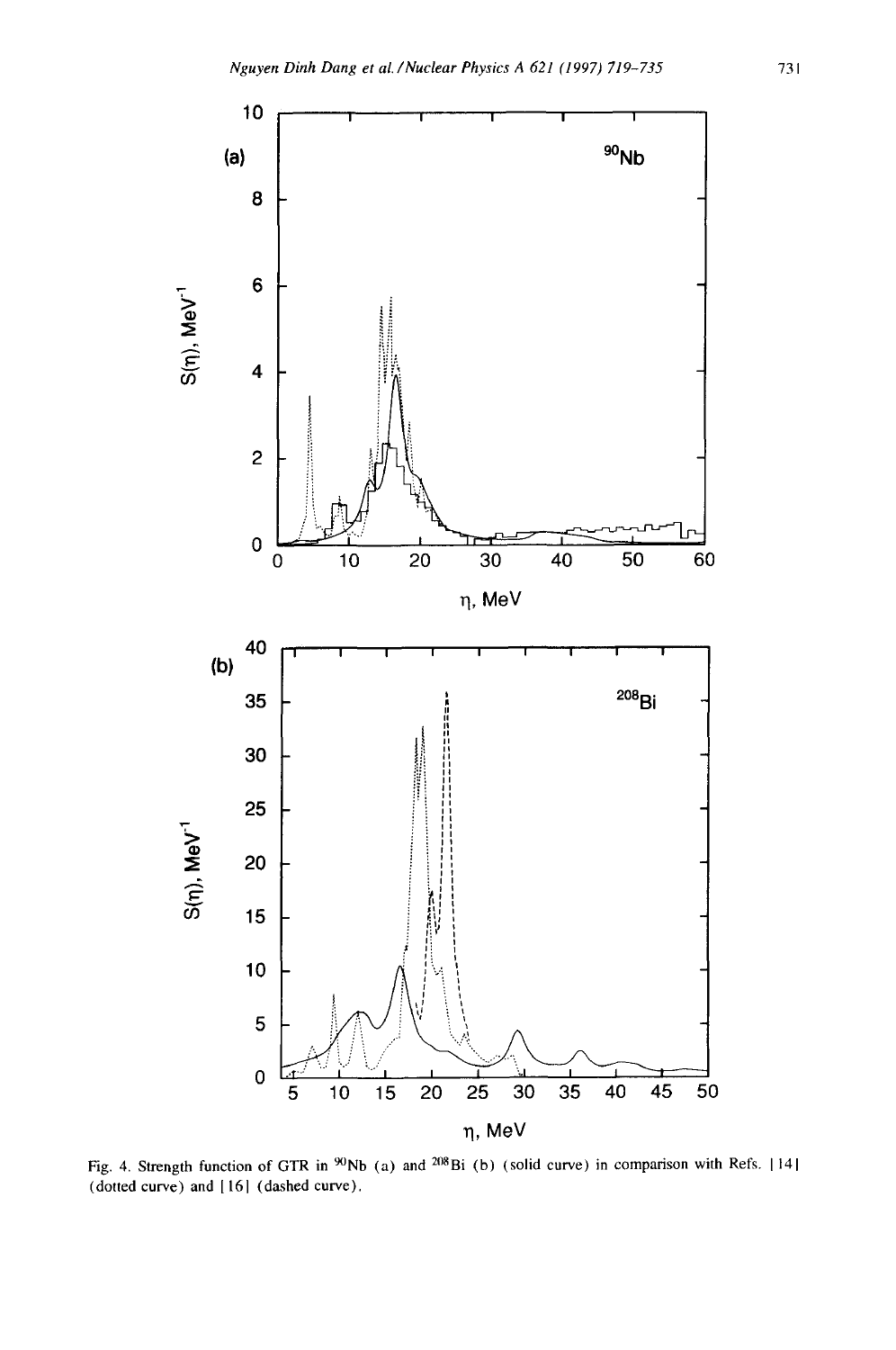| $T$ (MeV)    | $\overline{E}$ (MeV) | $\Gamma^{\perp}$ (MeV) | S-             | $S_{GTR}$     | $S_{\ge}$       |
|--------------|----------------------|------------------------|----------------|---------------|-----------------|
| 0            | 15.43                | 3.87                   | 9.62(7.3%)     | 75.32 (57.1%) | $50.26(38.1\%)$ |
| $\mathbf{2}$ | 15.33                | 3.91                   | $9.71(7.4\%)$  | 75.78 (57.4%) | 45.13 (34.2%)   |
| 4            | 15.37                | 3.93                   | $9.33(7.1\%)$  | 79.36 (60.1%) | 49.24 (37.3%)   |
| 6            | 15.15                | 3.91                   | $11.34(8.6\%)$ | 87.47 (66.3%) | 45.25 (32.0%)   |

Average quantities extracted from the strength distribution of GTR in <sup>208</sup>Bi at several temperature. Notation is the same as in Tables 1 and 2



n. MeV

Fig. 5. Strength function of GTR in <sup>208</sup>Bi at several temperatures. Notation of curves is given in the figure.

higher than the experimental value by  $2~\sim$ 4 MeV depending on the type of the Skyrme interaction in use. (The dashed curve in Fig. 4b corresponds to the results obtained in Ref. [ 16] using the SIII force.) There is no indication in Ref. [ 16] on how the rest of the sum rule is distributed beyond the GTR. Both approaches in Refs. [ 14,16] give a GTR spreading width in  $^{208}$ Bi, which is narrower than the experimental findings by around 20%.

We also performed the calculations of the GTR strength function at several temperatures up to  $T = 6$  MeV. The results of calculations in <sup>208</sup>Bi are displayed in Fig. 5. The values of the integrated strength, the centroid energy and the spreading width are summarized in Table 3. The strength in the GTR region in  $^{208}$ Bi increases less than 10% at  $T = 6$  MeV while it decreases accordingly in the higher-energy tail. The spreading

Table 3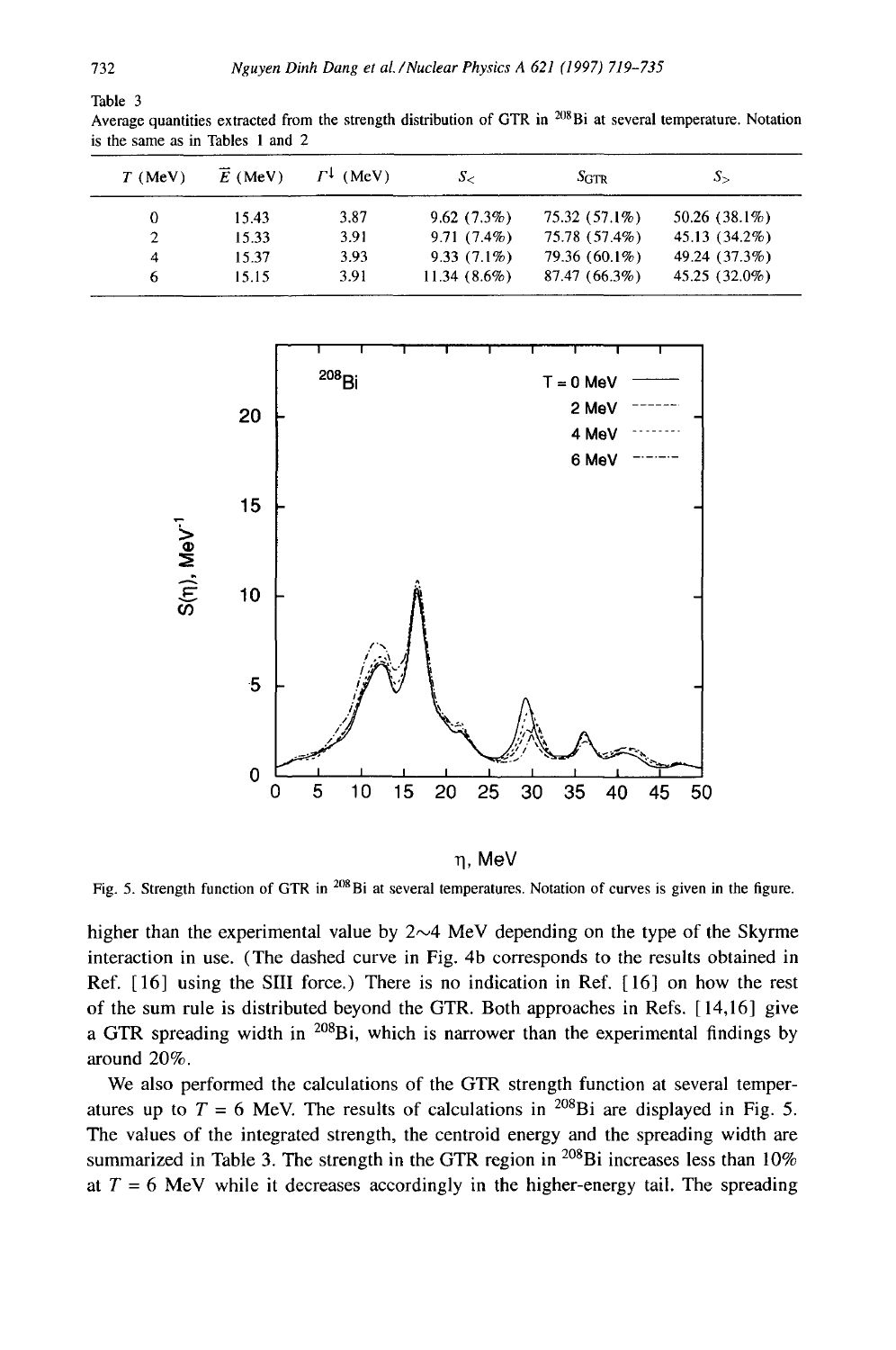width  $\Gamma^{\downarrow}$  is broadened by less than 2%. The centroid energy in the interval ii) moves downward by less than 300 keV (at  $T = 6$  MeV). Our calculations also show that the temperature dependence of the strength function of GTR in  $^{90}$ Nb is negligible.

# **4. Conclusions**

We have proposed a microscopic approach for the calculations of  $1p1h-2p2h$  configuration mixing in the GTR. There are no free parameters in the present approach. The advantages of the present approaches as compared to other models developed so far [ 1 1- 13,15,16] can be summarized as follows. The present approach is a non-perturbative one. where the ground-state correlations beyond RPA and the two-phonon backward processes are properly taken into account. Adopting the M3Y interaction, this approach includes the coupling to low- as well as high-lying two-phonon configurations up to 60 MeV. The combination of empirical single-particle levels or the levels from a Woods-Saxon potential with those from a standard harmonic oscillator potential allows us to simulate effectively the influence of the region of high excitation energy in the continuum. Last but not least, the two-time Green function method used in our formalism makes its extension to non-zero temperature natural.

The results of our calculations for  $90Nb$  and  $208Bi$  show that the present formalism can provide a good account for recent experimental findings on the spreading properties of these nuclei. Our results reconfirm that one may not need recoursing to  $\Delta$  isobar-hole admixtures for an explanation of the GTR quenching. This statement is also supported by the recent empirical observation [ 18]. Our results show that the effect of ground-state correlations beyond RPA is negligible for the GTR, while the two-phonon backward processes do influence, although slightly, its collectivity. Therefore it is quantitatively safe to put  $D_{ph} = 1$  in further numerical calculations of GTR avoiding the procedure of solving self-consistently a set of non-linear equations. We also found that the GTR is rather stable against temperature up to  $T = 6$  MeV.

In order to explore further the predictability of our approach it would be interesting to extend the present formalism to the study of unstable doubly closed-shell and neutronrich nuclei such as  $^{132}$ Sn. The decay measurements of these nuclei, including the decay into the isobaric analog and Gamow-Teller states, are now becoming possible with the RI Beam Factory project at the RIKEN Accelarator Facility [31]. This may serve as a subject in our forthcoming study.

## **Acknowledgements**

Numerical calculations were carried out by a 64-bit Alpha AXP work-station running Digital UNIX (OSF/1) at the Computer Center of RIKEN. The authors are grateful to K. Takayanagi for providing the program code of matrix elements of the M3Y interaction and RPA and N. Onishi for valuable discussions and comments. Thanks are also due to T. Wakasa and H. Sakai for discussions and for providing the experimental data of Ref. [18] before publication.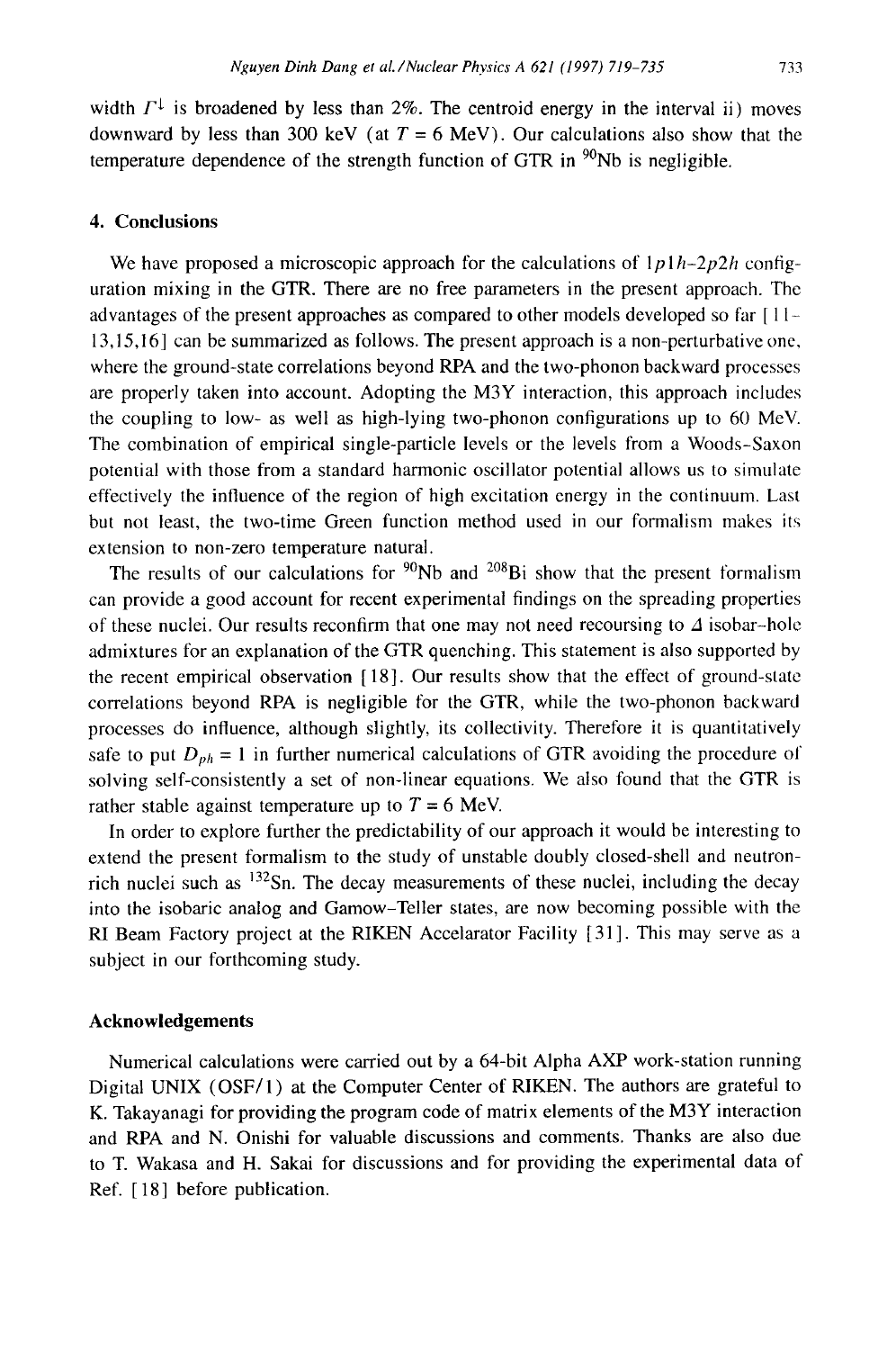## **Appendix A. Matrix elements in calculations of strength funetion**

In this appendix we give the explicit form of the matrix elements of  $A$ ,  $A'$ ,  $B$  and  $B'$ in Eqs. (2.14) and (2.15). They are

$$
\mathcal{A}_{\alpha\zeta} = \overline{\omega}_{\alpha} \delta_{\alpha\zeta} + \sum_{\beta\gamma} (1 + \overline{N}_{\beta} + N_{\gamma})
$$
\n
$$
\times \left\{ \frac{V_{\beta}^{\gamma}(\alpha) V_{\beta}^{\gamma}(\zeta)}{\eta - \overline{\omega}_{\beta} - \omega_{\gamma}} - \frac{[V_{\beta}^{\gamma} + V_{\alpha}^{\gamma}(\beta)][V_{\beta}^{\gamma}(\zeta) + V_{\zeta}^{\gamma}(\beta)]}{\eta + \overline{\omega}_{\beta} + \omega_{\gamma}} \right\},
$$
\n(A.1)

$$
\mathcal{B}_{\alpha\zeta} = \sum_{\beta\gamma} (1 + N_{\beta} + N_{\gamma})
$$
\n
$$
\times \left\{ \frac{V_{\beta}^{\gamma}(\alpha) \left[ V_{\beta}^{\gamma}(\zeta) + V_{\zeta}^{\gamma}(\beta) \right] - \left[ V_{\beta}^{\gamma} + V_{\alpha}^{\gamma}(\beta) \right] V_{\beta}^{\gamma}(\zeta)}{\eta - \overline{\omega}_{\beta} - \omega_{\gamma}} - \frac{V_{\beta}^{\gamma} + V_{\alpha}^{\gamma}(\beta) \left[ V_{\beta}^{\gamma}(\zeta) \right]}{\eta + \overline{\omega}_{\beta} + \omega_{\gamma}} \right\},
$$
\n(A.2)

$$
\mathcal{A}_{\alpha\zeta}^{\prime} = \overline{\omega}_{\alpha} \delta_{\alpha\zeta} + \sum_{\beta\gamma} (1 + \overline{N}_{\beta} + N_{\gamma})
$$
\n
$$
\times \left\{ \frac{[V_{\beta}^{\gamma} + V_{\alpha}^{\gamma}(\beta)][V_{\beta}^{\gamma}(\zeta) + V_{\zeta}^{\gamma}(\beta)]}{n - \overline{\omega}_{\beta} - \omega_{\alpha}} - \frac{V_{\beta}^{\gamma}(\alpha)V_{\beta}^{\gamma}(\zeta)}{n + \overline{\omega}_{\beta} + \omega_{\alpha}} \right\},
$$
\n(A.3)

$$
\mathcal{B}_{\alpha\zeta}^{\prime} = \sum_{\beta\gamma} (1 + \overline{N}_{\beta} + N_{\gamma})
$$
\n
$$
\times \left\{ \frac{[V_{\beta}^{\gamma} + V_{\alpha}^{\gamma}(\beta)]V_{\beta}^{\gamma}(\zeta)}{\eta - \overline{\omega}_{\beta} - \omega_{\gamma}} - \frac{V_{\beta}^{\gamma}(\alpha)[V_{\beta}^{\gamma}(\zeta) + V_{\zeta}^{\gamma}(\beta)]}{\eta + \overline{\omega}_{\beta} + \omega_{\gamma}} \right\}.
$$
\n(A.4)

A Greek index denotes a pair of phonon number  $i$  and its angular momentum  $J$  with parity  $\pi$ , e.g.  $\alpha \equiv J^{\pi}i$ . The quantity  $\overline{N}$  stands for the occupation number of charge-exchange phonon with energy  $\bar{\omega}$ . The vertex function  $V_{\beta}^{\gamma}(\alpha)$  contains the matrix elements of the two-body interaction. Its general form is

$$
V_{\beta}^{\gamma}(\alpha) = \langle 0 | \mathcal{Q}_{\beta} H_{V} [ \mathcal{Q}_{V}^{\dagger} \otimes \mathcal{Q}_{\alpha}^{\dagger}]_{\beta} | 0 \rangle, \tag{A.5}
$$

where  $[Q^{\dagger}_{\alpha} \otimes Q^{\dagger}_{\alpha}]_{\beta}$  denotes the tensor product. The expression of  $V^{\gamma}_{\beta}(\alpha)$  in terms of the amplitudes X and Y for the  $\beta$ -transitions of GTR is identical to the one in the QPM up to the reduced matrix elements of the two-body interaction including angular-momentum coupling in the case of spherical nuclei. Therefore we refer the reader to the monograph in Ref. [ 15] and references therein for further details.

Matrices  $A'$ , B and B' in Eq. (2.14) arise due to the backward processes described by the Green functions  $G^{+,+}$  and  $G^{+,+}$ . If the backward processes are neglected one recovers from Eq. (2.15) at  $T = 0$  the determinant equation in the QPM [14]:

$$
\det \left\| (\eta - \overline{\omega}_{\alpha}) \delta_{\alpha \zeta} - \sum_{\beta \gamma} \frac{V_{\beta}^{\gamma}(\alpha) V_{\beta}^{\gamma}(\zeta)}{\eta - \overline{\omega}_{\beta} - \omega_{\gamma}} \right\| = 0.
$$
 (A.6)